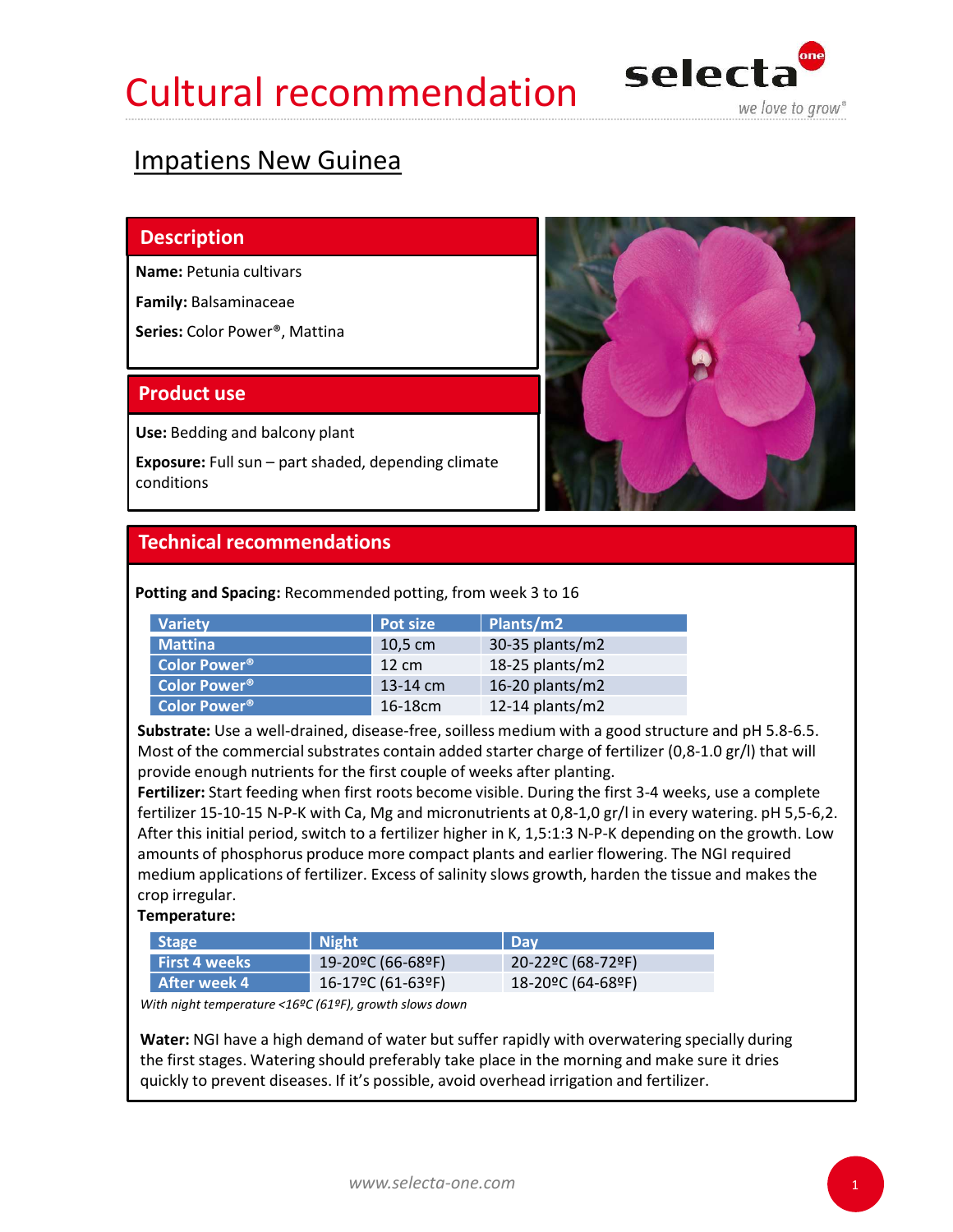## Cultural recommendation  $\text{select}$



**Cultural recommendations<br>
Technical recommendations<br>
Light: High light conditions stimulates growth, branching and flowering. Just after pott<br>
Levels to 20-30 Klux for 1-2 weeks. After this period, increase the light leve** Light: High light conditions stimulates growth, branching and flowering. Just after potting keep light levels to 20-30 Klux for 1-2 weeks. After this period, increase the light levels to 40-50 Klux. Under warm climates conditions, shade the crops when temperature > 25-27ºC Pinching: not required.

Growth regulation: PGRs are often not necessary when growing under appropriate conditions and with proper irrigation practices. To control the elongation of the stems, keep a DIF close to 0, reducing the average temperature of the day by setting the temperature to 13-14ºC during the first 3h after sunrise.

Pest and diseases: NGI is sensitive to various pest under greenhouse conditions. Thrips, aphids, spider mites, tarsonemus, and white fly are the most common pest. Start with clean material a well disinfected facilities together with a proper pest management program using different control strategies: exclusion, monitoring, biological and chemical control, are the best tools to control these pests. **CULTURE TECOMMENT ACTES SENSITE AND ACTES SENSITE CONSERVATION THE CONSERVATION CONSERVATIONS IN THE UNIT AND A DEPTHENT AND A DEPTHENT AND A DEPTHENT AND A PHONE THEN INTO THE REVENUE THEN INCREDIBNEY THE REVENUE THAT PR** 

management should be addressed by sanitation strategies, proper environmental conditions, biological and chemical control. For the chemical control, follow the registration uses of each product in each region.